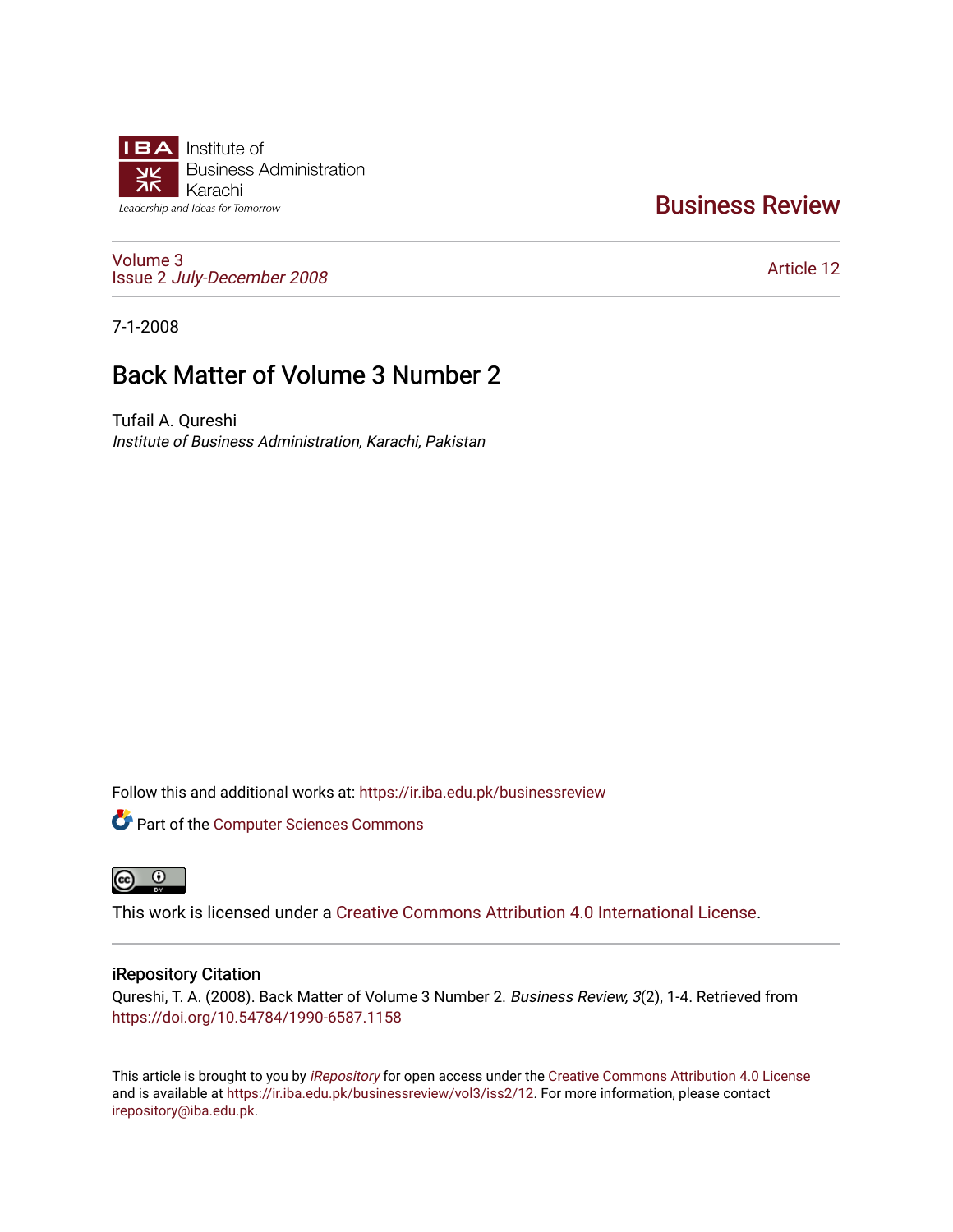#### **NEWS and VIEWS**

# **5 th EUROPEAN SYMPOSIUM ON GENDER AND ICT 2009 BREMEN, GERMANY**

Call for Contributions 5th European Symposium on Gender & ICT "Digital Cultures: Participation – Empowerment – Diversity"

University of Bremen, Germany, March 5 – 7, 2009

Information Society with its variety of new information and communication media offers many new options to participate in today's social, cultural, political and economic activities. However, chances are still distributed unequally, e.g. by class, ethnicity, age – and by gender. Access to and the ability to use information and communication technology (ICT) are necessary prerequisites for participation. On top of this, involvement in ICT design is a highly prestigious activity. On the 5th European Gender and ICT Symposium we will take a closer look at the complex interdependence between gender and ICT. We will explore ways to increase appreciation of diversity in design and use and to strengthen empowerment and participation by means of ICT. This Conference, the fifth in a row of symposia held in Europe since 2003, traditionally provides a meeting point for researchers from various disciplines and research schools dealing with gender and ICT. We invite you to share your experiences, in particular regarding the following topics:

\* Gendering in Design

What values are present in society and inscribed in technology and how can they be deconstructed? With what kinds of assumptions and values about technologies, users and society do designers work? Whose values and experiences are represented and what dichotomies and stereotypes are repeated in technologies and technological cultures?

\* Computing Science - a Gendered Discipline?

Where do we find women it ICT? What barriers do they encounter? In what way are their lives being supported (or not) by technology? How is gender inscribed in the concepts and culture of the discipline of computing? What structures further such inscriptions? What is needed for 'un-doing gender' in computing science?

\* Gender & Technology Curricula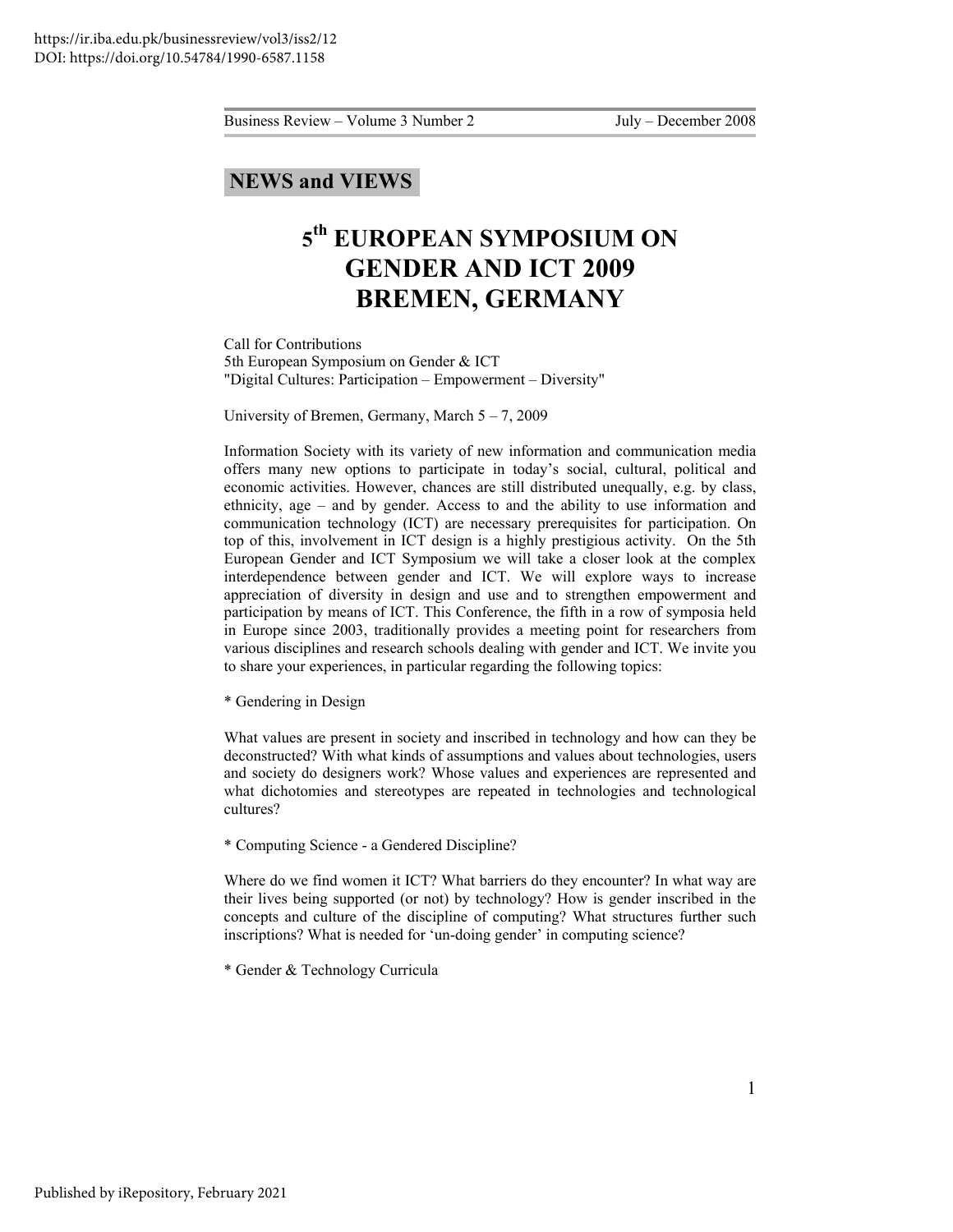What should students learn about 'gender and technology'? In what way is it possible to integrate such contents into curricula of technical disciplines?

\* Competences in Technology/Digital Media and Social Participation

How does school education integrate Digital Media? What does media competence mean? Where and how does gendering happen in girls' and boys' education? What best practices can guide the way towards an education that offers equal opportunities for social participation?

\* Digital Cultures, Identity and Subject Construction

What gender expectations are suggested? What hidden norms and values are inscribed in computer games and other software? How is identity constructed online? What possibilities do online communities offer for the construction of the self?

\* Gender, Work and ICT

In what economic branches do we find so-called 'female work'? What kind of computer support can be found in these areas? How does software design affect work processes and how does it reflect job images? What measures are taken and what are the results?

\* Design for Gender & Diversity

How can gender be used as an eye-opener for diversity in design? What other groups' requirements are poorly represented in today's technology?

\* Globalisation and Local Action

What effects does the development of new ICTs have - on the global and on the local level? How do global changes affect the local and vice versa? How does ICT influence gender relations in developing countries?

Please submit extended abstracts of about 3 pages (max. 10.000 characters) describing projects and research results via the conference homepage http://www.gict2009.de. Every submission will be blind reviewed by three members of the program committee. Accepted abstracts will be published on the conference-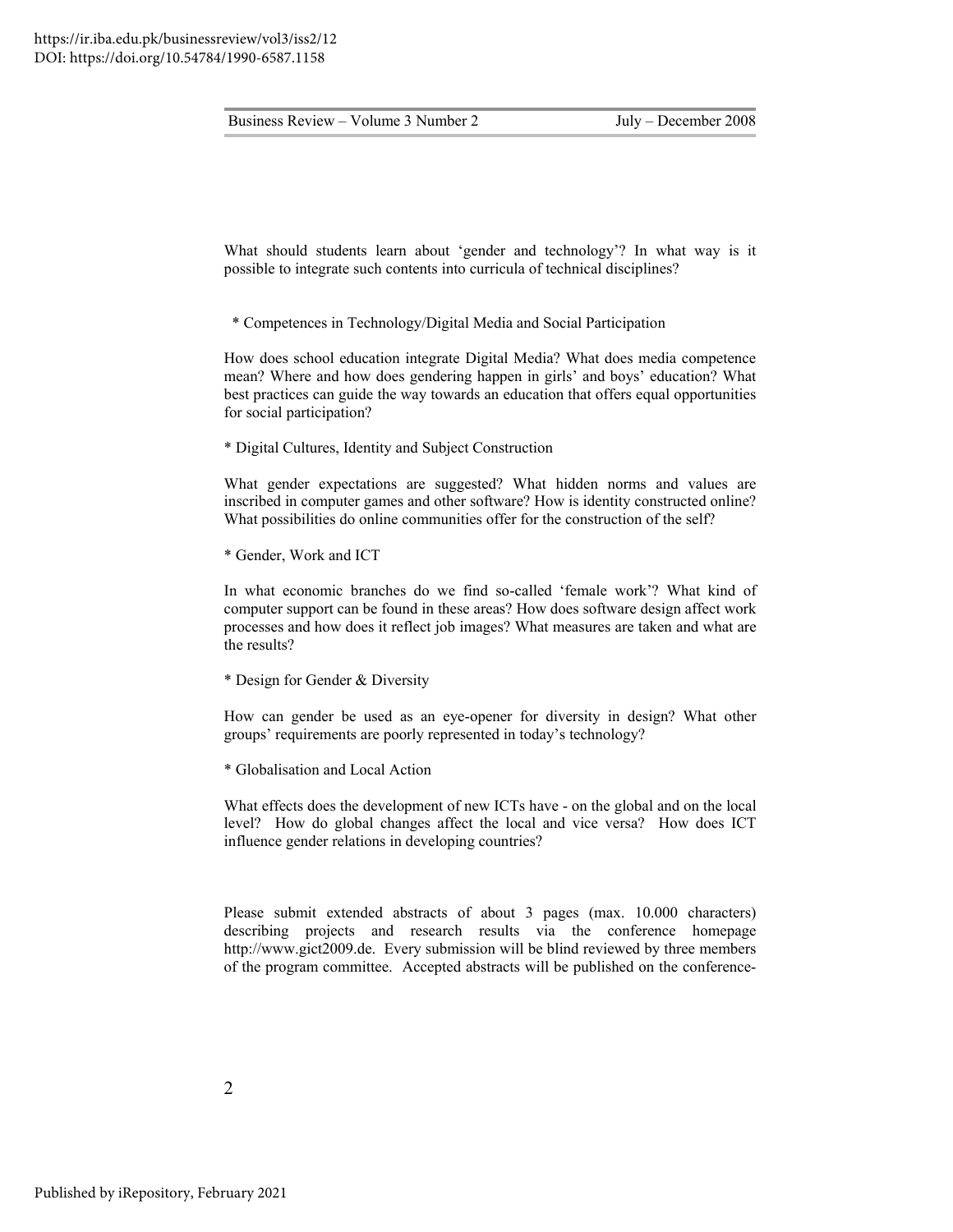website. Work in progress and late breaking results can be presented by means of posters. These have to be described on two pages (max. 6.000 characters).

Submission of abstracts September 1, 2008. Notification of acceptance October 1, 2008 Submission of posters January 15, 2009 Notification of acceptance February 1, 2009

Program chairs Prof. Dr. Susanne Maass Prof. Dr. Heidi Schelhowe

Conference organisation

Maike Heckt Anja Kümmel Carola Shirmer Susanne Maass Heidi Schelhowe

If you have got any questions concerning the symposium, please contact us at gict@informatik.uni-bremen.de

University of Bremen

Computer Science Department Postbox 330 440 28334 Bremen Germany Phone (49) 421 - 218 64390 Fax (49) 421 - 218 98 64390

Mail: gict@informatik.uni-bremen.de [http://www.gict2009.de](http://www.gict2009.de/)